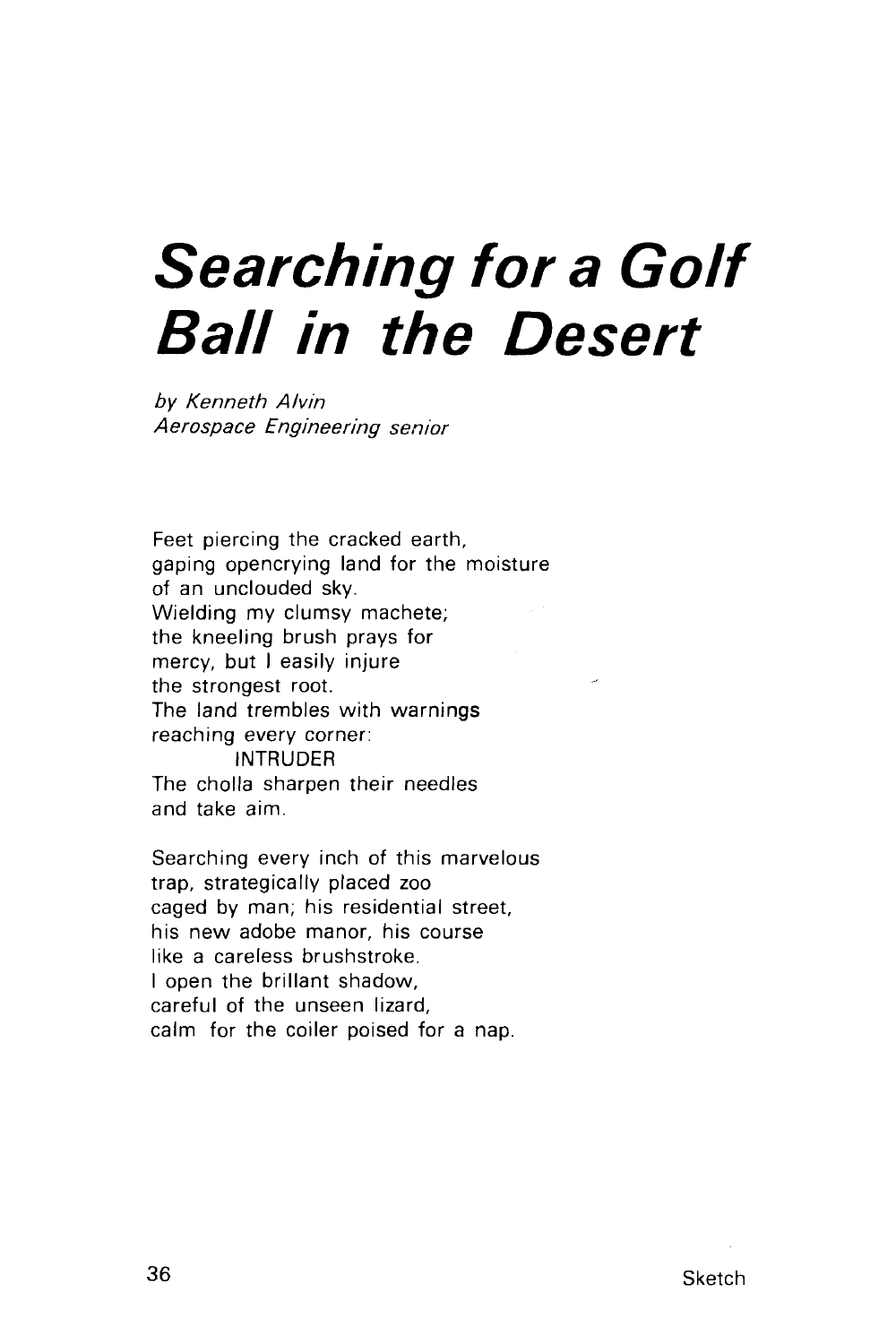I curse the sun. I curse the father, tapping his impatient foot in the motor cart. I curse the thousand developers who surround this animal. I curse the thousand buyers who passed it by. I curse myself who always aims for the middle, yet always hits to the right.

The ball calls out and there, in the shade of a rotting saguaro, we are joined, two aliens in an alien way. Now carefully retrace the steps, ever conscious of land mines, gathering sound and scent, lacking only a rake to erase my tracks.